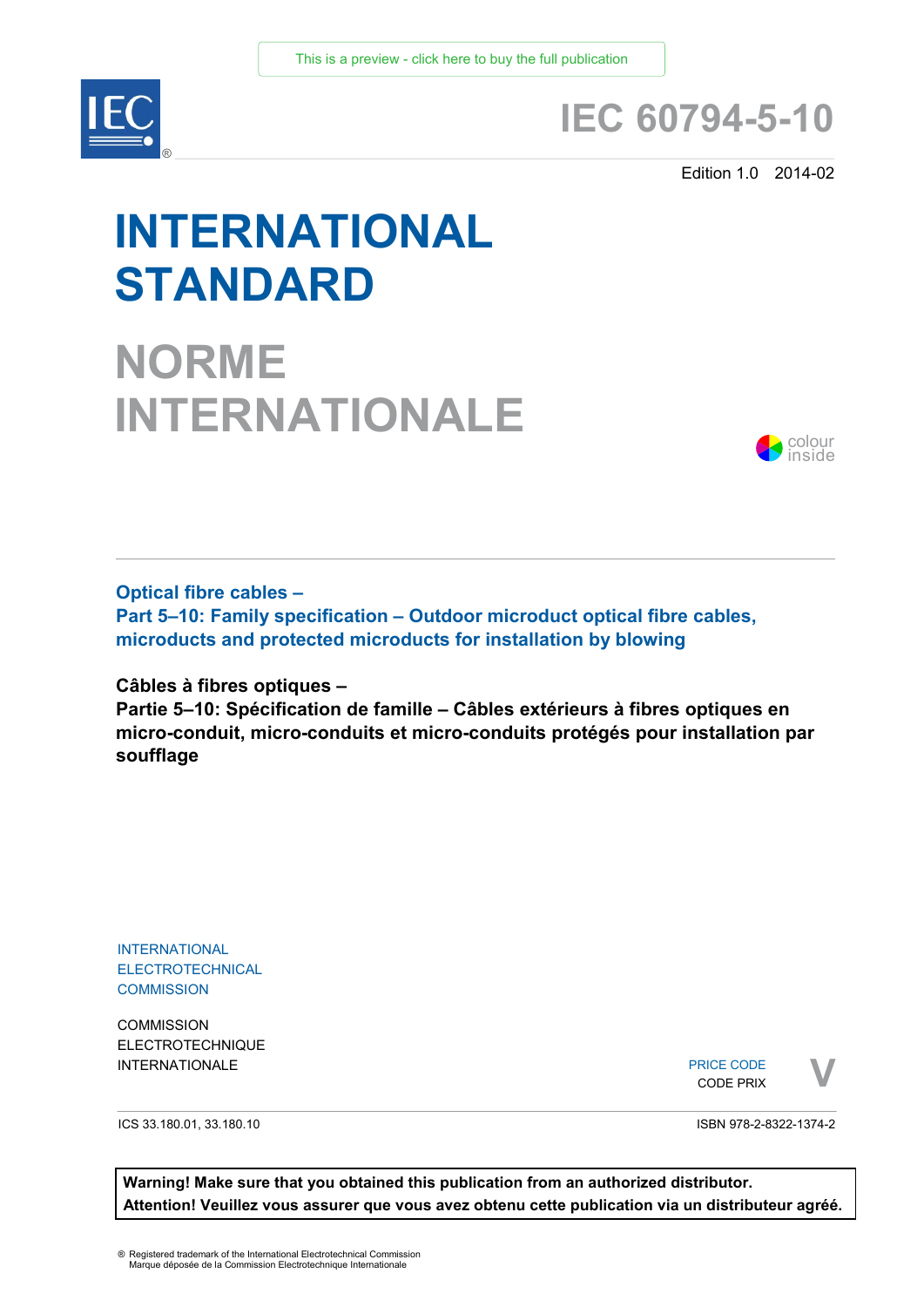$-2-$ 

60794-5-10 © IEC:2014

## **CONTENTS**

| 1 |              |       |  |  |
|---|--------------|-------|--|--|
| 2 |              |       |  |  |
| 3 |              |       |  |  |
| 4 |              |       |  |  |
|   | 4.1          |       |  |  |
|   |              | 4.1.1 |  |  |
|   |              | 4.1.2 |  |  |
|   |              | 4.1.3 |  |  |
|   |              | 4.1.4 |  |  |
|   |              | 4.1.5 |  |  |
|   |              | 4.1.6 |  |  |
|   | 4.2          |       |  |  |
|   | 4.3          |       |  |  |
|   |              | 4.3.1 |  |  |
|   |              | 4.3.2 |  |  |
|   | 4.4          |       |  |  |
| 5 |              |       |  |  |
|   | 5.1          |       |  |  |
|   | 5.2          |       |  |  |
|   | 5.3          |       |  |  |
|   | 5.4          |       |  |  |
|   | 5.5          |       |  |  |
|   | 5.6          |       |  |  |
|   | 5.7          |       |  |  |
|   | 5.8          |       |  |  |
|   | 5.9          |       |  |  |
|   | 5.10         |       |  |  |
|   | 5.11         |       |  |  |
|   | 5.12         |       |  |  |
|   | 5.13         |       |  |  |
| 6 |              |       |  |  |
|   | 6.1          |       |  |  |
|   | 6.2          |       |  |  |
|   | 6.3          |       |  |  |
|   | 6.4          |       |  |  |
|   | 6.5          |       |  |  |
|   | 6.6          |       |  |  |
|   | 6.7          |       |  |  |
|   | 6.8          |       |  |  |
|   | 6.9          |       |  |  |
|   | 6.10<br>6.11 |       |  |  |
| 7 |              |       |  |  |
|   |              |       |  |  |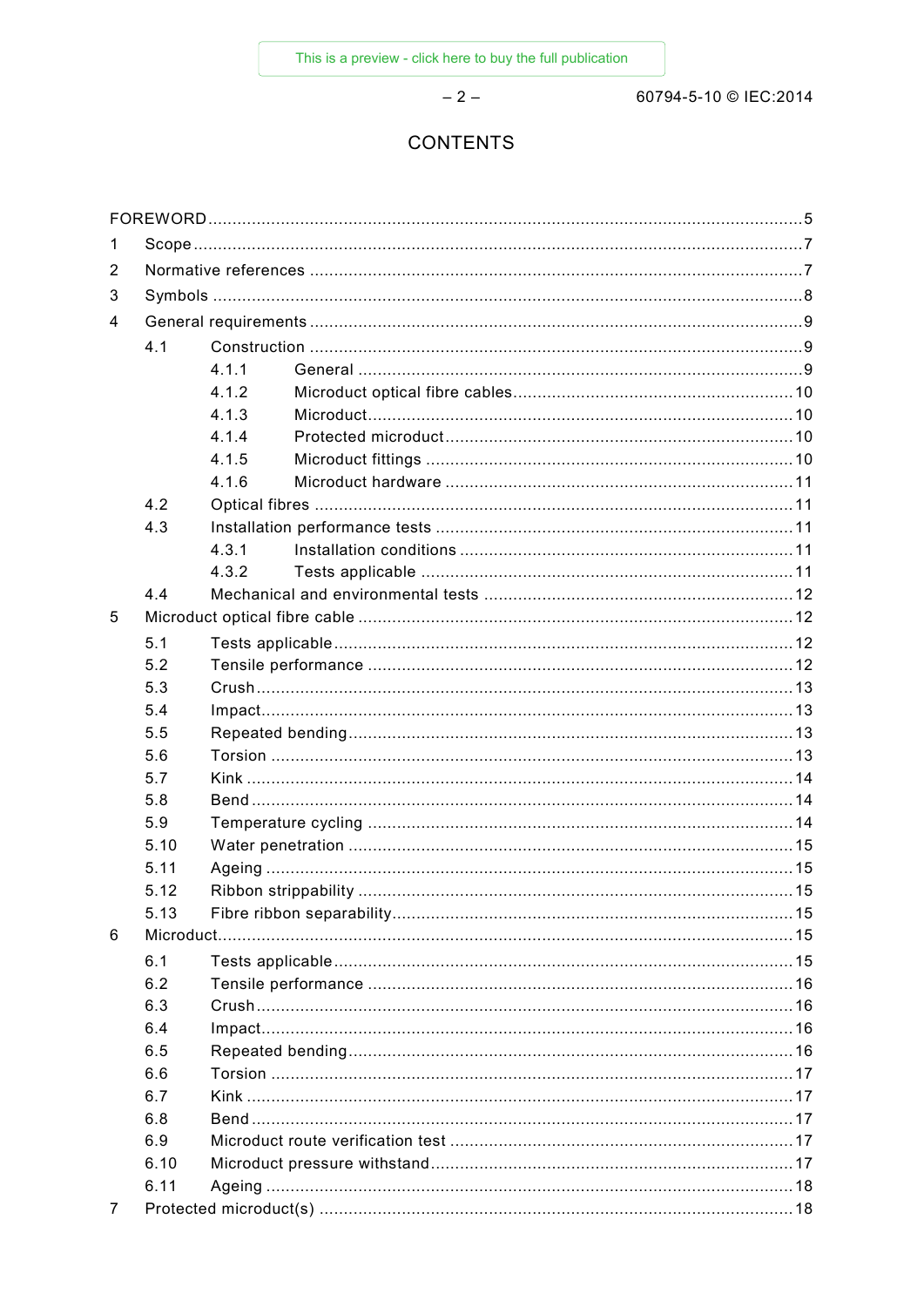60794-5-10 © IEC:2014 – 3 –

| 7.1                                                                              |                                                                                                                                                              |  |  |  |
|----------------------------------------------------------------------------------|--------------------------------------------------------------------------------------------------------------------------------------------------------------|--|--|--|
| 7.2                                                                              |                                                                                                                                                              |  |  |  |
| 7.3                                                                              |                                                                                                                                                              |  |  |  |
| 7.4                                                                              |                                                                                                                                                              |  |  |  |
| 7.5                                                                              |                                                                                                                                                              |  |  |  |
| 7.6                                                                              |                                                                                                                                                              |  |  |  |
| 7.7                                                                              |                                                                                                                                                              |  |  |  |
| 7.8                                                                              |                                                                                                                                                              |  |  |  |
| 7.9                                                                              |                                                                                                                                                              |  |  |  |
| 7.10                                                                             |                                                                                                                                                              |  |  |  |
|                                                                                  | Annex A (informative) Examples of microduct optical fibre cables and microducts 21                                                                           |  |  |  |
|                                                                                  | Annex B (informative) Family specifications for microduct optical fibre cable,<br>microduct and protected microduct (blank detail specifications and minimum |  |  |  |
| B.1                                                                              |                                                                                                                                                              |  |  |  |
| <b>B.2</b>                                                                       |                                                                                                                                                              |  |  |  |
| B.3                                                                              |                                                                                                                                                              |  |  |  |
|                                                                                  |                                                                                                                                                              |  |  |  |
|                                                                                  |                                                                                                                                                              |  |  |  |
| D.1                                                                              |                                                                                                                                                              |  |  |  |
| D.2                                                                              |                                                                                                                                                              |  |  |  |
|                                                                                  | Annex E (normative) IEC 60794-1-21, Method Exx - Microduct inner clearance test 31                                                                           |  |  |  |
| E.1                                                                              |                                                                                                                                                              |  |  |  |
| E.2                                                                              |                                                                                                                                                              |  |  |  |
| E.3                                                                              |                                                                                                                                                              |  |  |  |
| E.4                                                                              |                                                                                                                                                              |  |  |  |
| E.5                                                                              |                                                                                                                                                              |  |  |  |
| E.6                                                                              |                                                                                                                                                              |  |  |  |
| E.7                                                                              |                                                                                                                                                              |  |  |  |
|                                                                                  |                                                                                                                                                              |  |  |  |
|                                                                                  |                                                                                                                                                              |  |  |  |
|                                                                                  |                                                                                                                                                              |  |  |  |
|                                                                                  | Figure A.2 - Protected microduct in pre-installed ducts (not to scale) 21                                                                                    |  |  |  |
|                                                                                  | Figure A.3 - Protected microduct with tight integral outer duct (not to scale) 22                                                                            |  |  |  |
|                                                                                  |                                                                                                                                                              |  |  |  |
|                                                                                  |                                                                                                                                                              |  |  |  |
|                                                                                  |                                                                                                                                                              |  |  |  |
|                                                                                  | Table 2 - Tests applicable for mechanical and environmental performance of microduct                                                                         |  |  |  |
|                                                                                  | Table 3 - Tests applicable for mechanical and environmental performance of a                                                                                 |  |  |  |
|                                                                                  | Table 4 - Tests applicable for mechanical and environmental performance of a                                                                                 |  |  |  |
|                                                                                  |                                                                                                                                                              |  |  |  |
|                                                                                  |                                                                                                                                                              |  |  |  |
|                                                                                  |                                                                                                                                                              |  |  |  |
| Table D.1 - Multimode maximum cable attenuation coefficient (dB/km) 29           |                                                                                                                                                              |  |  |  |
| Table D.2 - Single-mode maximum cable attenuation coefficient (dB/km) - Premises |                                                                                                                                                              |  |  |  |
|                                                                                  |                                                                                                                                                              |  |  |  |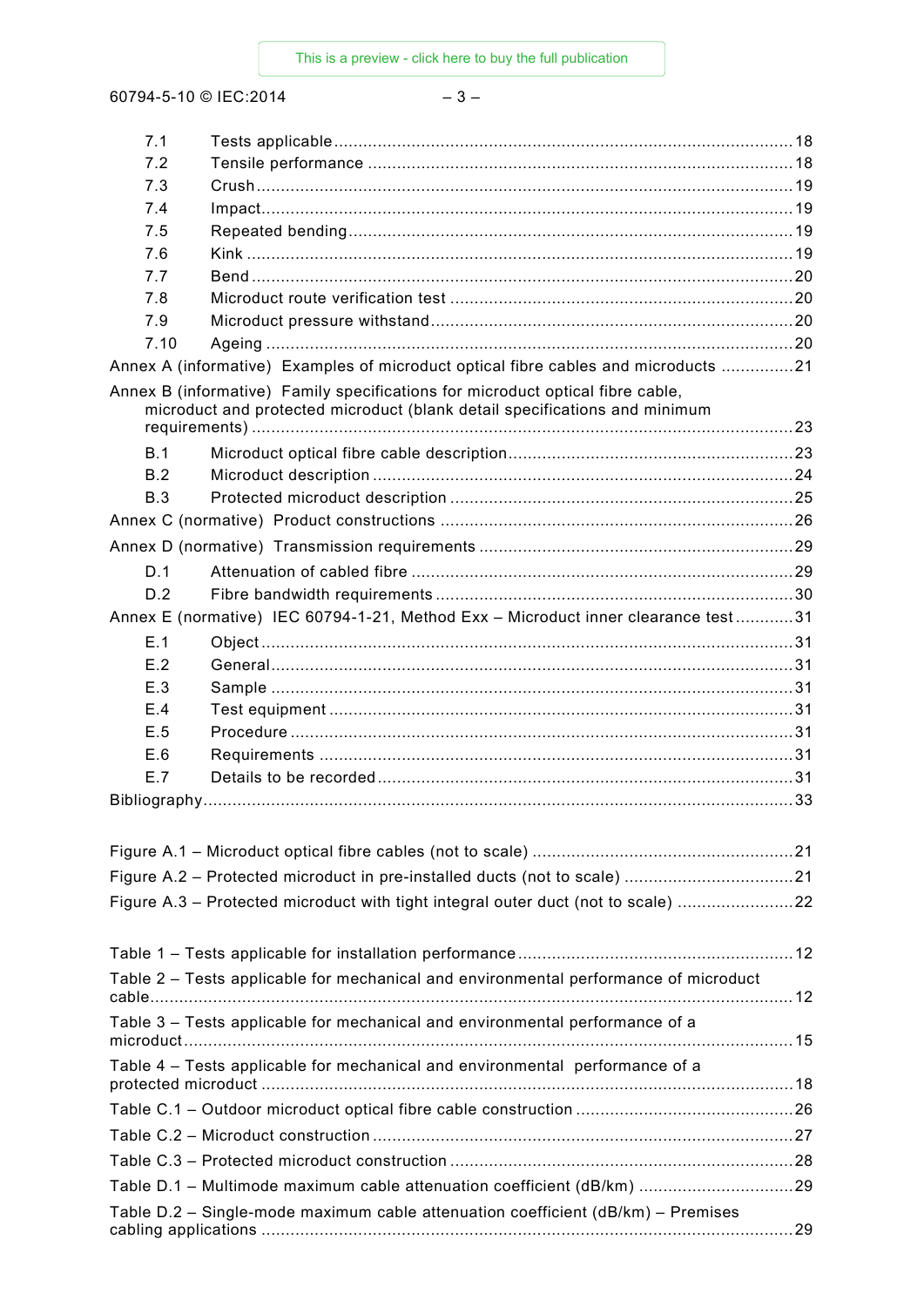– 4 – 60794-5-10 © IEC:2014

| Table $D.3$ – Single-mode maximum cable attenuation coefficient ( $dB/km$ ) – All other |  |
|-----------------------------------------------------------------------------------------|--|
|                                                                                         |  |
|                                                                                         |  |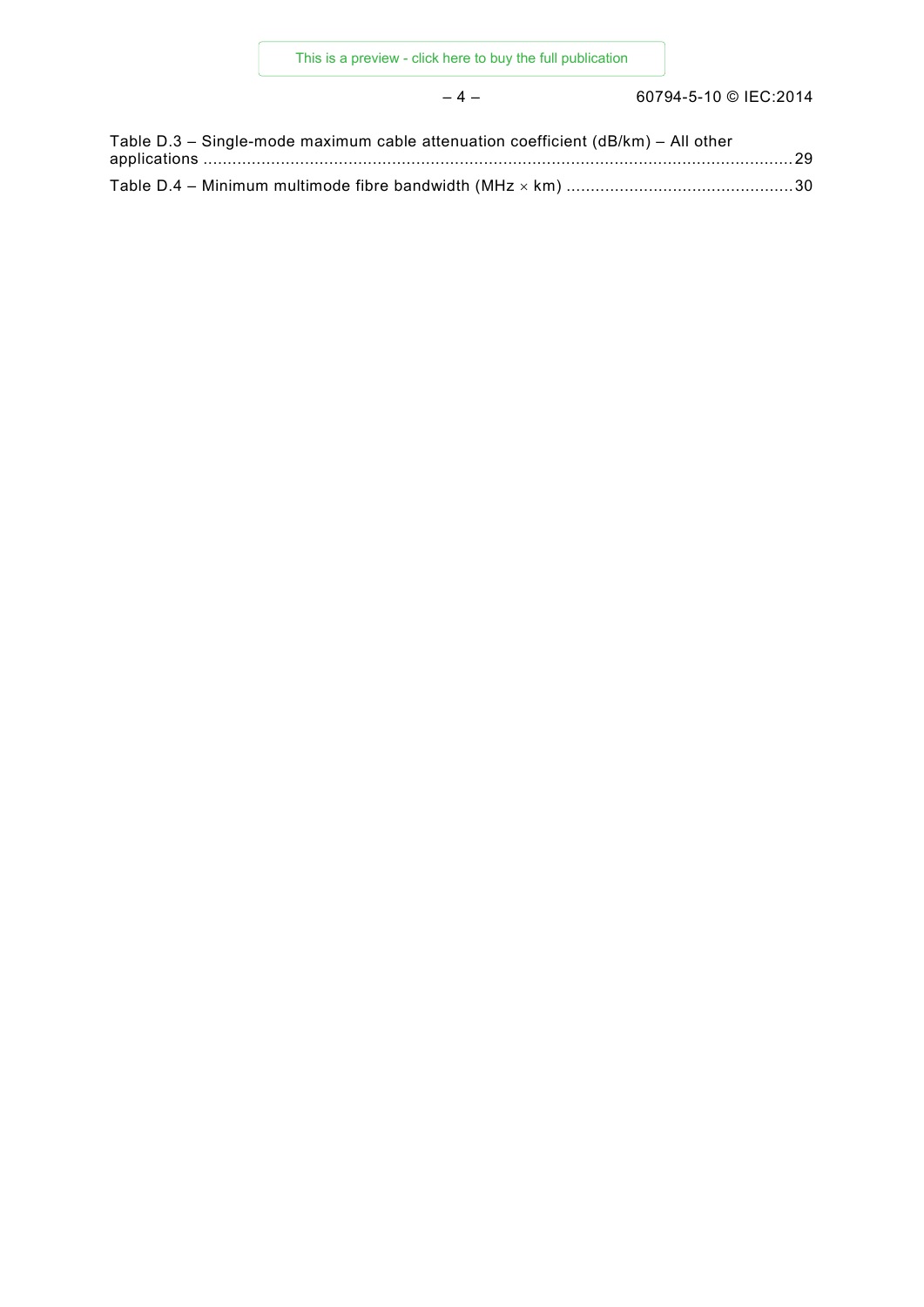$60794 - 5 - 10$  © IEC:2014 – 5

#### INTERNATIONAL ELECTROTECHNICAL COMMISSION

 $\overline{\phantom{a}}$ 

#### **OPTICAL FIBRE CABLES –**

#### **Part 5–10: Family specification – Outdoor microduct optical fibre cables, microducts and protected microducts for installation by blowing**

#### FOREWORD

- <span id="page-4-0"></span>1) The International Electrotechnical Commission (IEC) is a worldwide organization for standardization comprising all national electrotechnical committees (IEC National Committees). The object of IEC is to promote international co-operation on all questions concerning standardization in the electrical and electronic fields. To this end and in addition to other activities, IEC publishes International Standards, Technical Specifications, Technical Reports, Publicly Available Specifications (PAS) and Guides (hereafter referred to as "IEC Publication(s)"). Their preparation is entrusted to technical committees; any IEC National Committee interested in the subject dealt with may participate in this preparatory work. International, governmental and nongovernmental organizations liaising with the IEC also participate in this preparation. IEC collaborates closely with the International Organization for Standardization (ISO) in accordance with conditions determined by agreement between the two organizations.
- 2) The formal decisions or agreements of IEC on technical matters express, as nearly as possible, an international consensus of opinion on the relevant subjects since each technical committee has representation from all interested IEC National Committees.
- 3) IEC Publications have the form of recommendations for international use and are accepted by IEC National Committees in that sense. While all reasonable efforts are made to ensure that the technical content of IEC Publications is accurate, IEC cannot be held responsible for the way in which they are used or for any misinterpretation by any end user.
- 4) In order to promote international uniformity, IEC National Committees undertake to apply IEC Publications transparently to the maximum extent possible in their national and regional publications. Any divergence between any IEC Publication and the corresponding national or regional publication shall be clearly indicated in the latter.
- 5) IEC itself does not provide any attestation of conformity. Independent certification bodies provide conformity assessment services and, in some areas, access to IEC marks of conformity. IEC is not responsible for any services carried out by independent certification bodies.
- 6) All users should ensure that they have the latest edition of this publication.
- 7) No liability shall attach to IEC or its directors, employees, servants or agents including individual experts and members of its technical committees and IEC National Committees for any personal injury, property damage or other damage of any nature whatsoever, whether direct or indirect, or for costs (including legal fees) and expenses arising out of the publication, use of, or reliance upon, this IEC Publication or any other IEC Publications.
- 8) Attention is drawn to the Normative references cited in this publication. Use of the referenced publications is indispensable for the correct application of this publication.
- 9) Attention is drawn to the possibility that some of the elements of this IEC Publication may be the subject of patent rights. IEC shall not be held responsible for identifying any or all such patent rights.

International Standard IEC 60794-5-10 has been prepared by subcommittee 86A: Fibres and cables, of IEC technical committee 86: Fibre optics.

The text of this standard is based on the following documents:

| CDV          | Report on voting |
|--------------|------------------|
| 86A/1496/CDV | 86A/1542/RVC     |

Full information on the voting for the approval of this standard can be found in the report on voting indicated in the above table.

This publication has been drafted in accordance with the ISO/IEC Directives, Part 2.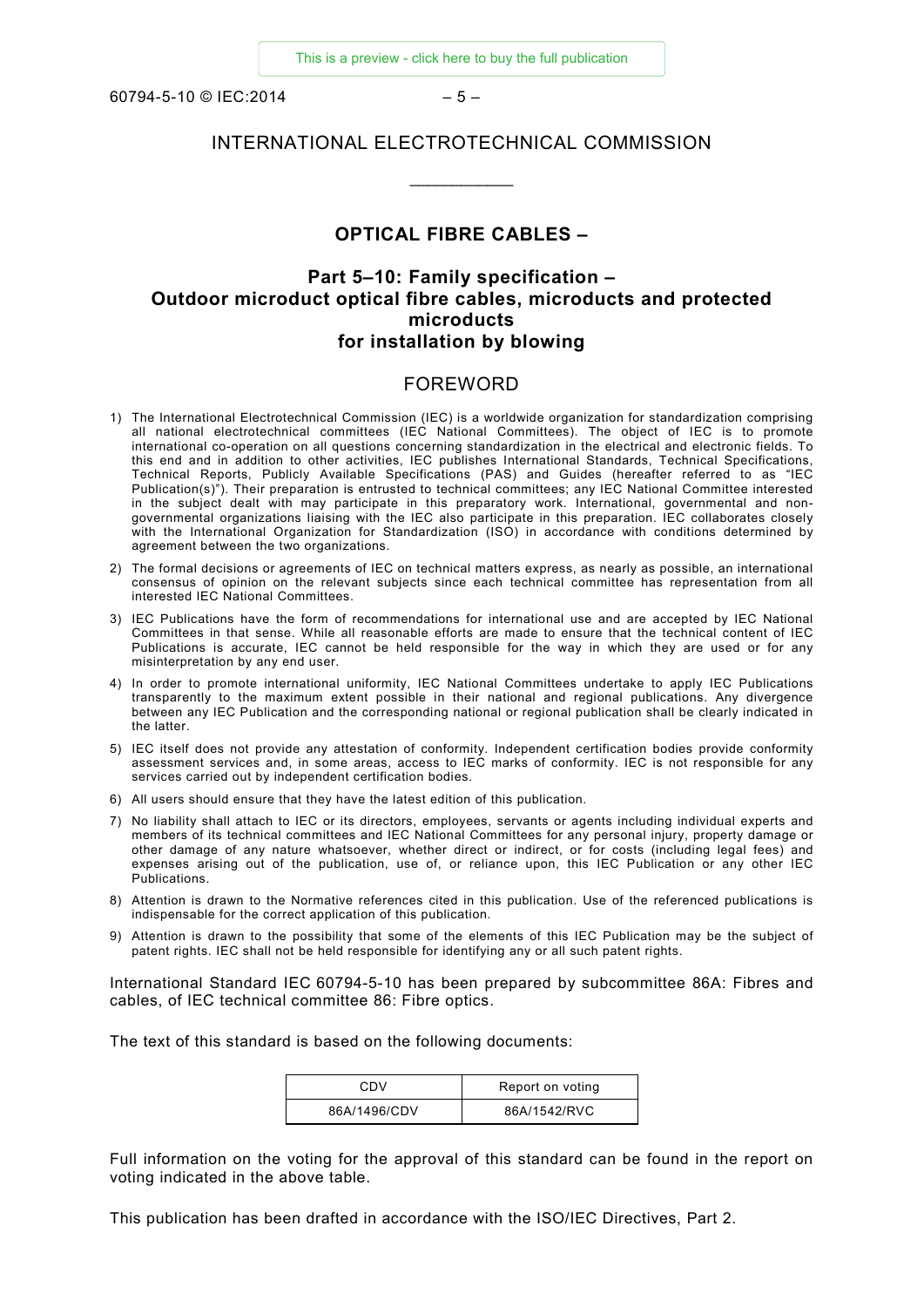$-6 - 6$  60794-5-10 © IEC:2014

A list of all parts of IEC 60794 series, published under the general title *Optical fibre cables*, can be found on the IEC website.

The committee has decided that the contents of this publication will remain unchanged until the stability date indicated on the IEC web site under "http://webstore.iec.ch" in the data related to the specific publication. At this date, the publication will be

- reconfirmed,
- withdrawn,
- replaced by a revised edition, or
- amended.

**IMPORTANT – The 'colour inside' logo on the cover page of this publication indicates that it contains colours which are considered to be useful for the correct understanding of its contents. Users should therefore print this document using a colour printer.**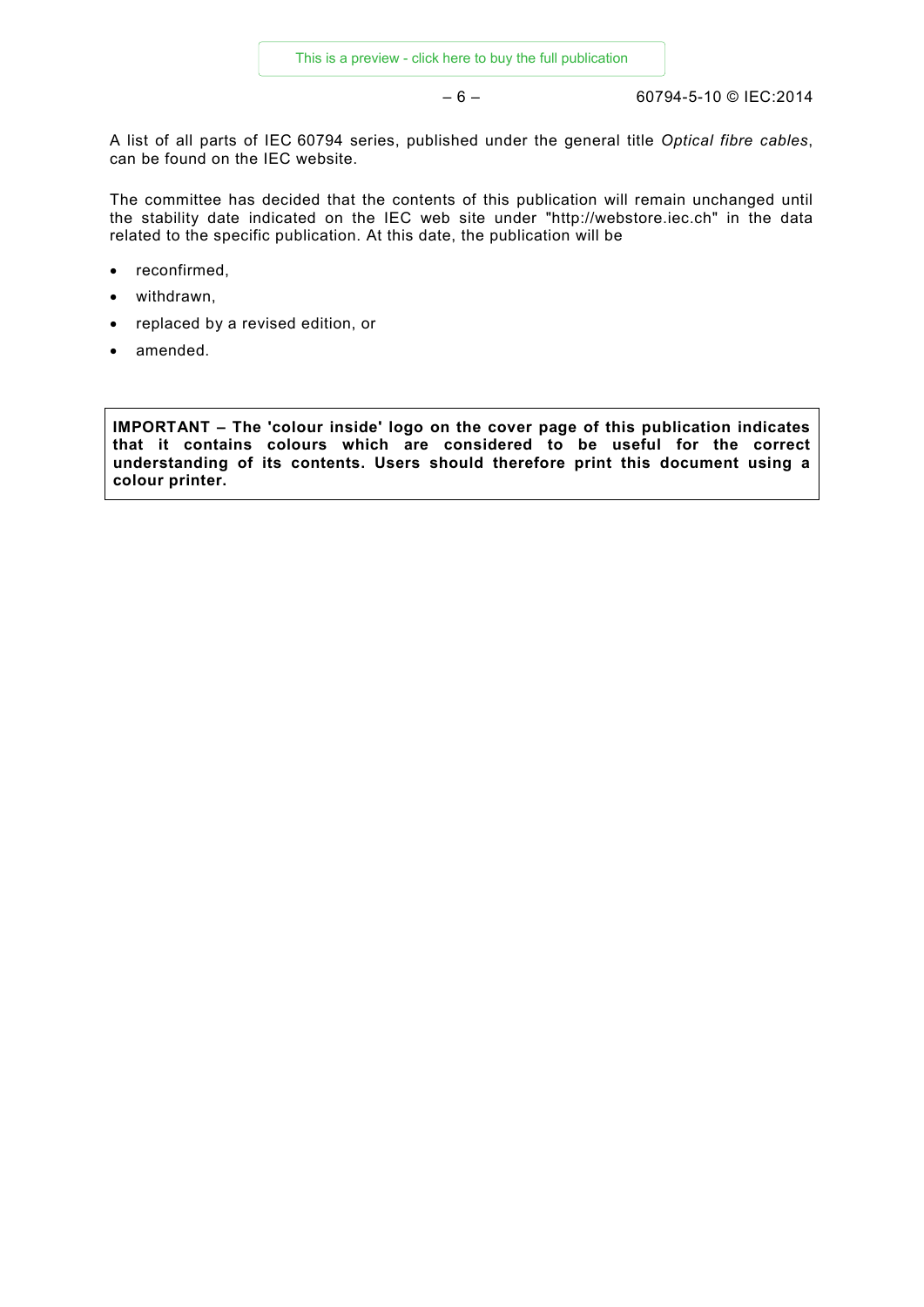$60794 - 5 - 10$  © IEC:2014 – 7 –

#### **OPTICAL FIBRE CABLES –**

#### **Part 5-10: Family specification – Outdoor microduct optical fibre cables, microducts and protected microducts for installation by blowing**

#### <span id="page-6-0"></span>**1 Scope**

This part of IEC 60794 is a family specification that covers outdoor microduct optical fibre cables for installation by blowing and the associated microducts, which together make up a microduct optical fibre cable system. Although primarily designed for use with outdoor microduct applications, the cable products specified herein may be used individually for short lengths in other applications as agreed upon between supplier and customer. These may include short runs inside a building or in other outdoor applications, such as a transition between separate (unconnected) microduct systems, or from a microduct system to some other protective structure such as a cable conduit or tray.

Systems built with components covered by this standard are subject to the requirements of IEC 60794-5 where applicable.

Annex A shows examples of microduct optical fibre cables and microducts. Annex B describes a blank detail specification for outdoor microduct optical fibre cables and the associated microducts, and incorporates some minimum requirements. Detail product specifications may be prepared on the basis of this family specification using Annex B as a guide. Annex C provides normative requirements for microduct optical fibre cables.

The parameters specified in this standard may be affected by measurement uncertainty arising either from measurement errors or calibration errors due to lack of suitable standards. Acceptance criteria should be interpreted with respect to this consideration.

The number of fibres and microducts tested shall be representative of the microduct optical fibre cable design and should be agreed between customer and supplier.

#### <span id="page-6-1"></span>**2 Normative references**

The following documents, in whole or in part, are normatively referenced in this document and are indispensable for its application. For dated references, only the edition cited applies. For undated references, the latest edition of the referenced document (including any amendments) applies.

IEC 60304, *Standard colours for insulation for low-frequency cables and wires*

IEC 60793-1-40, *Optical fibres – Part 1-40: Measurement methods and test procedures – Attenuation*

IEC 60793-2-10, *Optical fibres – Part 2-10: Product specifications – Sectional specification for category A1 multimode fibres*

IEC 60793-2-50, *Optical fibres – Part 2-50: Products specification – Sectional specification for class B single-mode fibres*

IEC 60794 (all parts), *Optical fibre cables*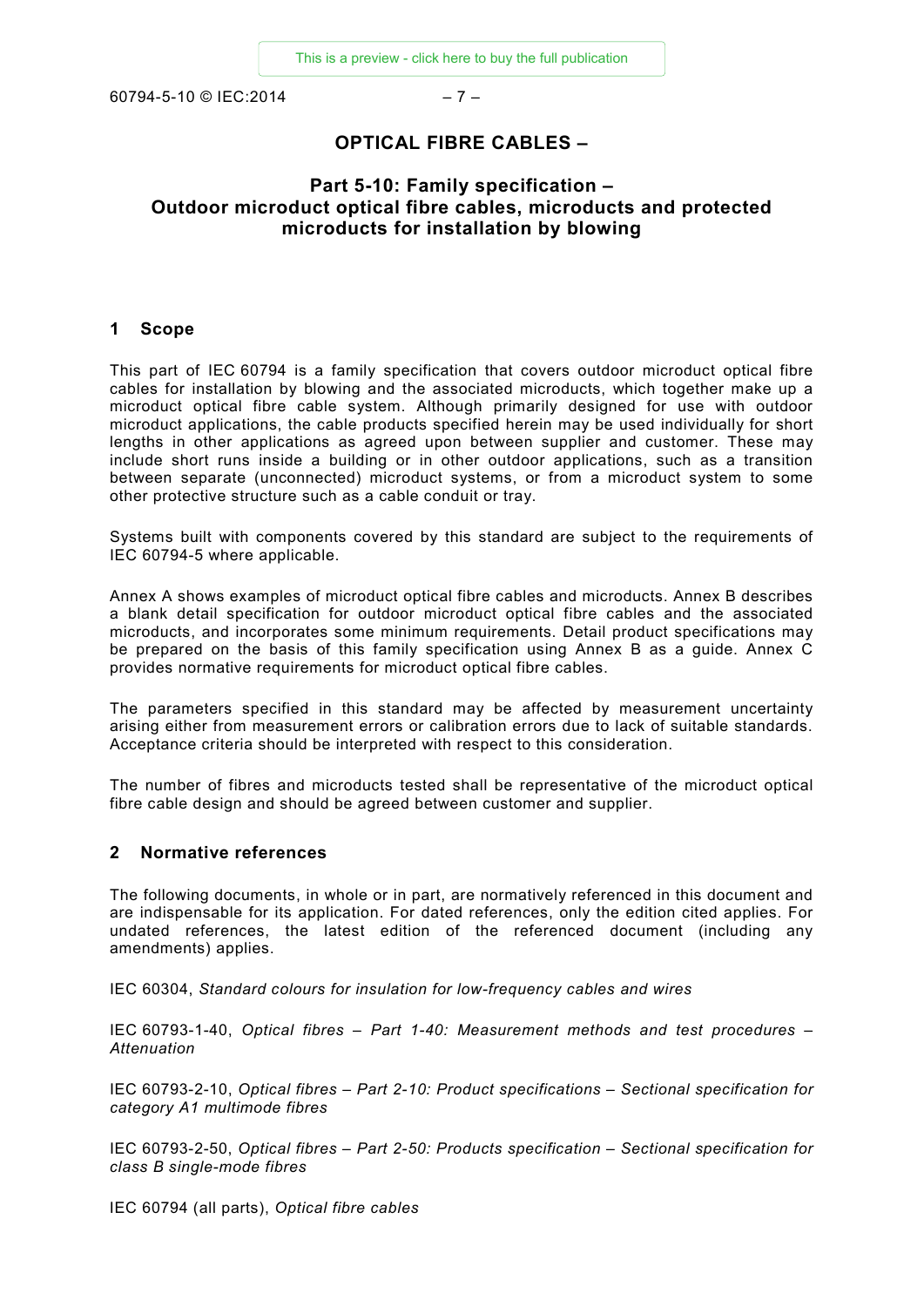$-8 - 8 - 60794 - 5 - 10015$ 

IEC 60794-1-1, *Optical fibre cables – Part 1-1: Generic specification – General*

IEC 60794-1-2, *Optical fibre cables – Part 1-2: Generic specification – Basic optical cable test procedures*

IEC 60794-1-22:2012, *Optical fibre cables – Part 1-22: Generic specification – Basic optical cable test procedures – Environmental test methods*

IEC 60794-1-23, *Optical fibre cables – Part 1-23: Generic specification – Basic optical cable test procedures – Cable elements test methods*

IEC 60794-1-24, *Optical fibre cables – Part 1-24: Generic specification – Basic optical cable test procedures – Electrical test methods* [1](#page-7-1)

IEC 60794-2, *Optical fibre cables – Part 2: Indoor optical fibre cables – Sectional specification*

IEC 60794-3, *Optical fibre cables – Part 3: Sectional specification – Outdoor cables*

IEC 60794-4, *Optical fibre cables – Part 4: Sectional specification – Aerial optical cables along electrical power lines*

IEC 60794-5, *Optical fibre cables – Part 5: Sectional specification – Microduct cabling for installation by blowing*

IEC 60794-5-20, *Optical fibre cables – Part 5-20: Family specification – Outdoor microduct fibre units, microducts and protected microducts for installation by blowing*<sup>1</sup>

IEC 60811-202, *Electric and optical fibre cables – Test methods for non-metallic materials – Part 202: General tests – Measurement of thickness of non-metallic sheath*

IEC 60811-203, *Electric and optical fibre cables – Test methods for non-metallic materials – Part 203: General tests – Measurement of overall dimensions*

IEC 60811-601, *Electric and optical fibre cables – Test methods for non-metallic materials – Part 601: Physical tests – Measurement of the drop-point of filling compounds*

IEC 60811-602, *Electric and optical fibre cables – Test methods for non-metallic materials – Part 602: Physical tests – Separation of oil in filling compounds*

IEC 60811-604, *Electric and optical fibre cables – Test methods for non-metallic materials – Part 604: Physical tests – Measurement of absence of corrosive components in filling compounds*

<span id="page-7-0"></span>ISO/IEC 11801, *Information technology − Generic cabling for customer premises*

 $\overline{\phantom{a}}$ 

<span id="page-7-1"></span><sup>1</sup> To be published.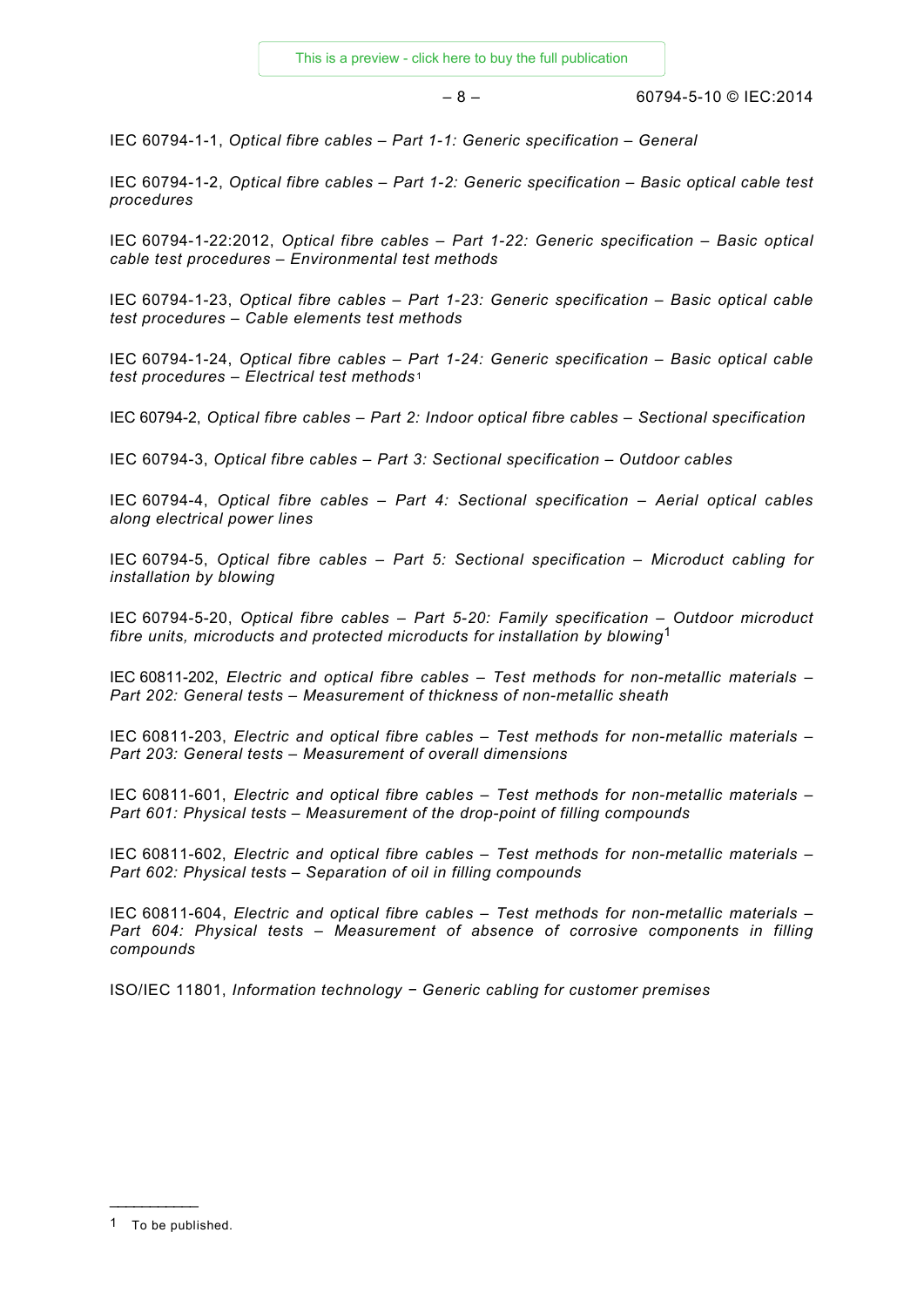$-34-$ 

60794-5-10 © IEC:2014

## SOMMAIRE

| 1 |      |       |                                                         |  |
|---|------|-------|---------------------------------------------------------|--|
| 2 |      |       |                                                         |  |
| 3 |      |       |                                                         |  |
| 4 |      |       |                                                         |  |
|   | 4.1  |       |                                                         |  |
|   |      | 4.1.1 |                                                         |  |
|   |      | 4.1.2 |                                                         |  |
|   |      | 4.1.3 |                                                         |  |
|   |      | 4.1.4 |                                                         |  |
|   |      | 4.1.5 |                                                         |  |
|   |      | 4.1.6 |                                                         |  |
|   | 4.2  |       |                                                         |  |
|   | 4.3  |       |                                                         |  |
|   |      | 4.3.1 |                                                         |  |
|   |      | 4.3.2 |                                                         |  |
|   | 4.4  |       |                                                         |  |
| 5 |      |       |                                                         |  |
|   | 5.1  |       |                                                         |  |
|   | 5.2  |       |                                                         |  |
|   | 5.3  |       |                                                         |  |
|   | 5.4  |       |                                                         |  |
|   | 5.5  |       |                                                         |  |
|   | 5.6  |       |                                                         |  |
|   | 5.7  |       |                                                         |  |
|   | 5.8  |       |                                                         |  |
|   | 5.9  |       |                                                         |  |
|   | 5.10 |       |                                                         |  |
|   | 5.11 |       |                                                         |  |
|   | 5.12 |       |                                                         |  |
|   | 5.13 |       |                                                         |  |
| 6 |      |       |                                                         |  |
|   | 6.1  |       |                                                         |  |
|   | 6.2  |       |                                                         |  |
|   | 6.3  |       |                                                         |  |
|   | 6.4  |       |                                                         |  |
|   | 6.5  |       |                                                         |  |
|   | 6.6  |       |                                                         |  |
|   | 6.7  |       |                                                         |  |
|   | 6.8  |       |                                                         |  |
|   | 6.9  |       | Essai de vérification de cheminement du micro-conduit50 |  |
|   | 6.10 |       |                                                         |  |
|   | 6.11 |       |                                                         |  |
| 7 |      |       |                                                         |  |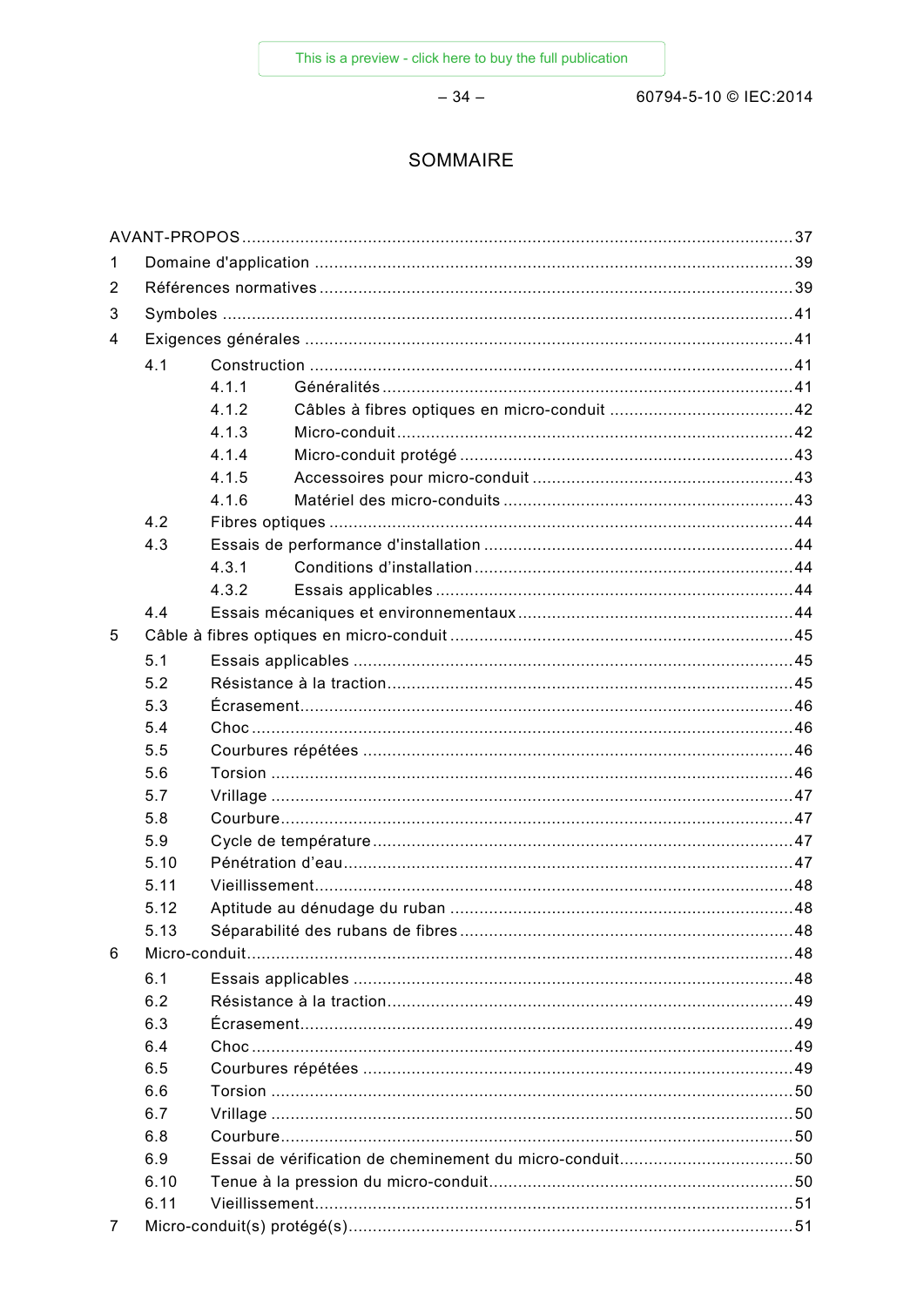60794-5-10 © IEC:2014 - 35 -

| 7.1                                                                                  |                                                                                                                                                                              |  |  |  |
|--------------------------------------------------------------------------------------|------------------------------------------------------------------------------------------------------------------------------------------------------------------------------|--|--|--|
| 7.2                                                                                  |                                                                                                                                                                              |  |  |  |
| 7.3                                                                                  |                                                                                                                                                                              |  |  |  |
| 7.4                                                                                  |                                                                                                                                                                              |  |  |  |
| 7.5                                                                                  |                                                                                                                                                                              |  |  |  |
| 7.6                                                                                  |                                                                                                                                                                              |  |  |  |
| 7.7                                                                                  |                                                                                                                                                                              |  |  |  |
| 7.8                                                                                  |                                                                                                                                                                              |  |  |  |
| 7.9                                                                                  |                                                                                                                                                                              |  |  |  |
| 7.10                                                                                 |                                                                                                                                                                              |  |  |  |
|                                                                                      | Annexe A (informative) Exemples de câbles à fibres optiques en micro-conduit et de                                                                                           |  |  |  |
|                                                                                      | Annexe B (informative) Spécifications de famille pour les câbles à fibres optiques en<br>micro-conduit, micro-conduit et micro-conduit protégé (spécifications particulières |  |  |  |
| B.1                                                                                  |                                                                                                                                                                              |  |  |  |
| B.2                                                                                  |                                                                                                                                                                              |  |  |  |
| B.3                                                                                  |                                                                                                                                                                              |  |  |  |
|                                                                                      |                                                                                                                                                                              |  |  |  |
|                                                                                      |                                                                                                                                                                              |  |  |  |
| D.1                                                                                  |                                                                                                                                                                              |  |  |  |
| D.2                                                                                  |                                                                                                                                                                              |  |  |  |
|                                                                                      | Annexe E (normative) Méthode Exx de l'IEC 60794-1-21 - Essai de jeu interne du                                                                                               |  |  |  |
| E.1                                                                                  |                                                                                                                                                                              |  |  |  |
| E.2                                                                                  |                                                                                                                                                                              |  |  |  |
| E.3                                                                                  |                                                                                                                                                                              |  |  |  |
| E.4                                                                                  |                                                                                                                                                                              |  |  |  |
| E.5                                                                                  |                                                                                                                                                                              |  |  |  |
| E.6                                                                                  |                                                                                                                                                                              |  |  |  |
| E.7                                                                                  |                                                                                                                                                                              |  |  |  |
|                                                                                      |                                                                                                                                                                              |  |  |  |
|                                                                                      | Figure A.1 – Câbles à fibres optiques en micro-conduit (non à l'échelle)54                                                                                                   |  |  |  |
|                                                                                      | Figure A.2 - Micro-conduits protégés dans des conduits préinstallés (non à l'échelle) 54                                                                                     |  |  |  |
| Figure A.3 – Micro-conduits protégés avec conduit extérieur intégré étanche (non à   |                                                                                                                                                                              |  |  |  |
|                                                                                      |                                                                                                                                                                              |  |  |  |
| Tableau 1 – Essais applicables relatifs aux performances d'une installation 44       |                                                                                                                                                                              |  |  |  |
| Tableau 2 – Essais applicables relatifs aux performances mécaniques et               |                                                                                                                                                                              |  |  |  |
| Tableau 3 – Essais applicables relatifs aux performances mécaniques et               |                                                                                                                                                                              |  |  |  |
| Tableau 4 - Essais applicables relatifs aux performances mécaniques et               |                                                                                                                                                                              |  |  |  |
| Tableau C.1 - Construction des câbles à fibres optiques en micro-conduit extérieur59 |                                                                                                                                                                              |  |  |  |
|                                                                                      |                                                                                                                                                                              |  |  |  |
|                                                                                      |                                                                                                                                                                              |  |  |  |
|                                                                                      |                                                                                                                                                                              |  |  |  |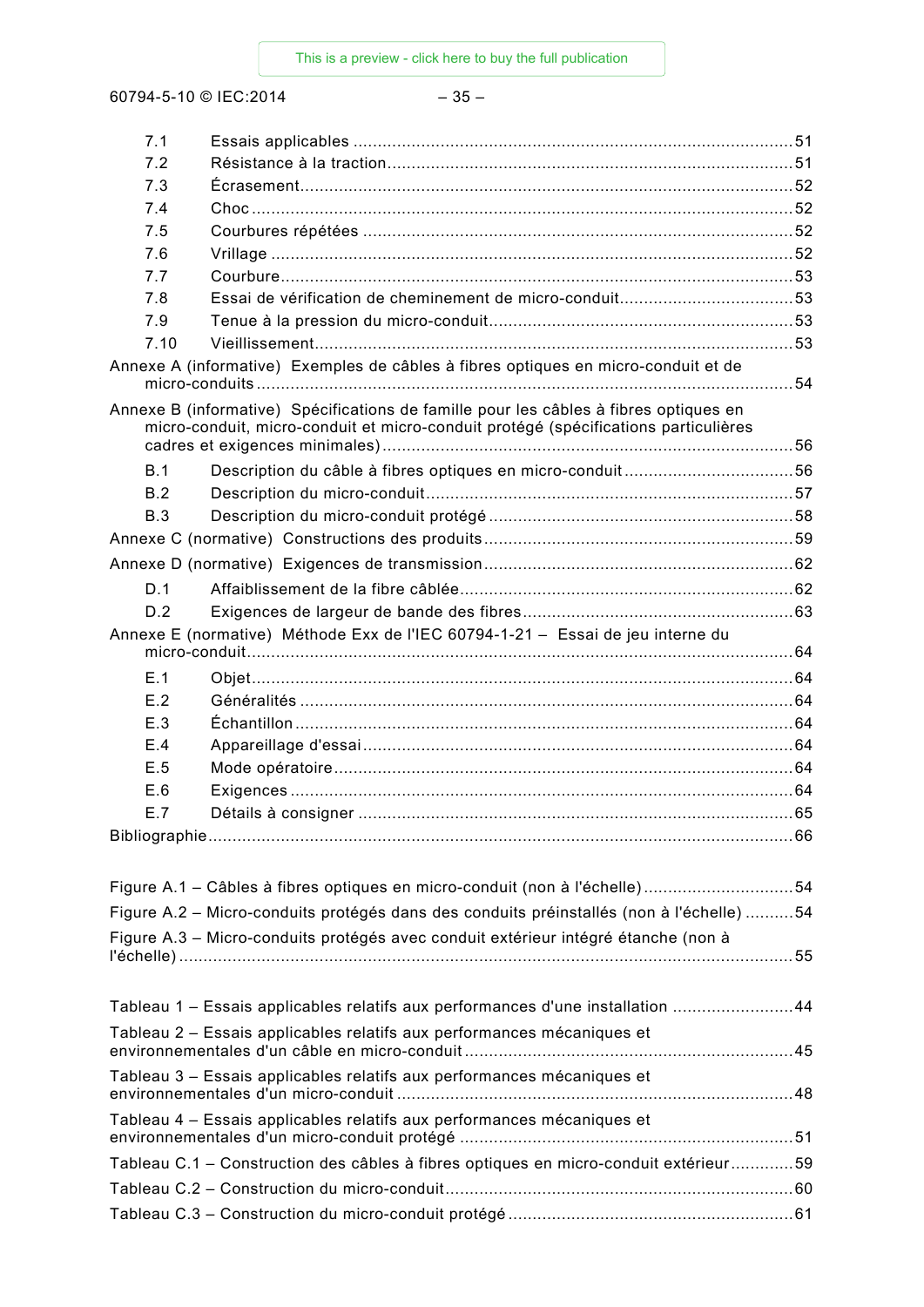| Tableau D.1 - Coefficient d'affaiblissement maximal d'un câble en multimodal (dB/km)62 |  |
|----------------------------------------------------------------------------------------|--|
| Tableau D.2 – Coefficient d'affaiblissement maximal d'un câble en unimodal (dB/km) –   |  |
| Tableau D.3 – Coefficient d'affaiblissement maximal d'un câble en unimodal (dB/km) –   |  |
| Tableau D.4 - Largeur de bande minimale d'une fibre multimodale (MHz×km)63             |  |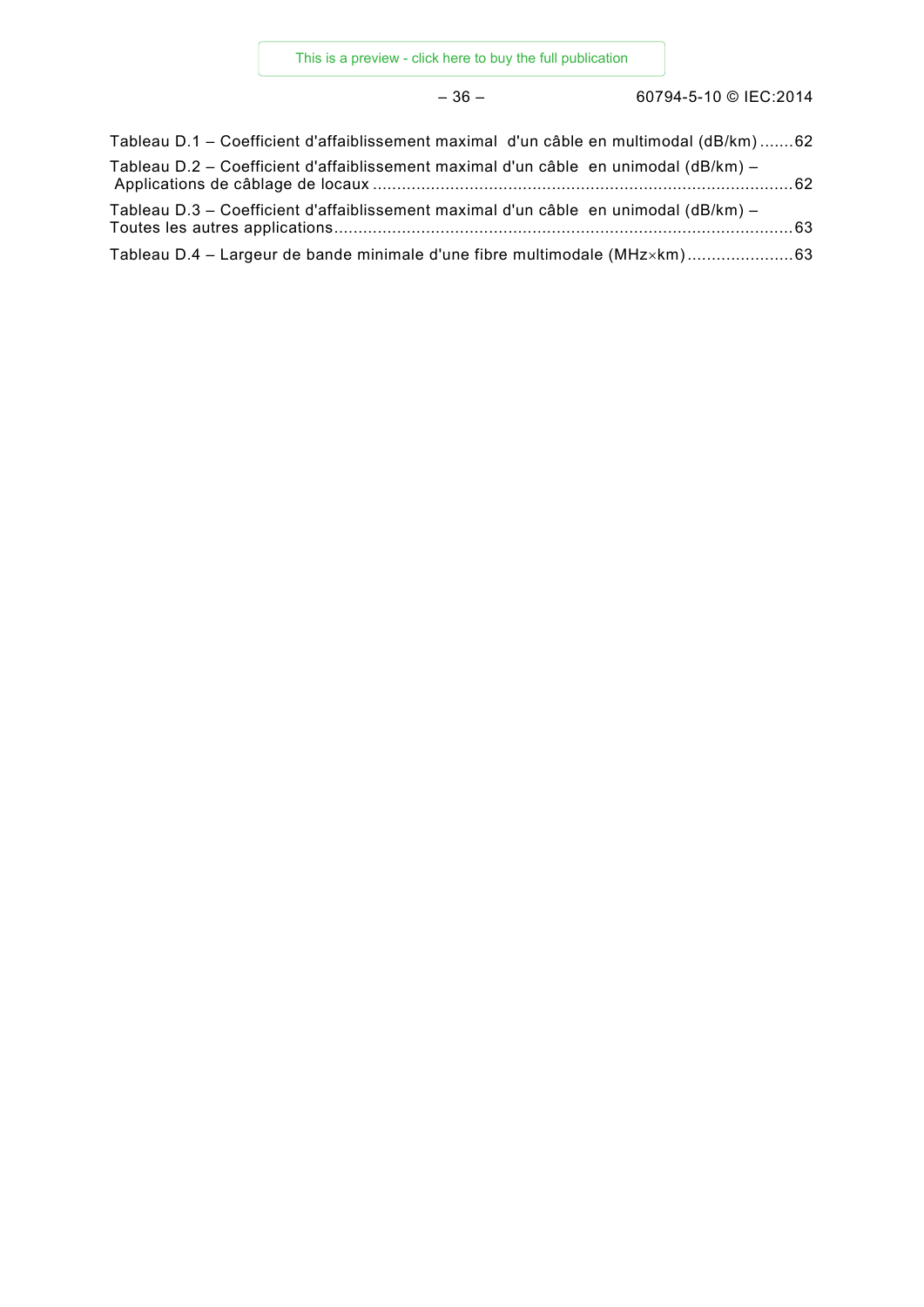$60794 - 5 - 10$  © IEC: 2014 – 37 –

#### COMMISSION ÉLECTROTECHNIQUE INTERNATIONALE

\_\_\_\_\_\_\_\_\_\_\_\_

#### **CÂBLES À FIBRES OPTIQUES –**

#### **Partie 5–10: Spécification de famille – Câbles extérieurs à fibres optiques en micro-conduit, micro-conduits et micro-conduits protégés pour installation par soufflage**

#### AVANT-PROPOS

- <span id="page-11-0"></span>1) La Commission Electrotechnique Internationale (IEC) est une organisation mondiale de normalisation composée de l'ensemble des comités électrotechniques nationaux (Comités nationaux de l'IEC). L'IEC a pour objet de favoriser la coopération internationale pour toutes les questions de normalisation dans les domaines de l'électricité et de l'électronique. A cet effet, l'IEC – entre autres activités – publie des Normes internationales, des Spécifications techniques, des Rapports techniques, des Spécifications accessibles au public (PAS) et des Guides (ci-après dénommés "Publication(s) de l'IEC"). Leur élaboration est confiée à des comités d'études, aux travaux desquels tout Comité national intéressé par le sujet traité peut participer. Les organisations internationales, gouvernementales et non gouvernementales, en liaison avec l'IEC, participent également aux travaux. L'IEC collabore étroitement avec l'Organisation Internationale de Normalisation (ISO), selon des conditions fixées par accord entre les deux organisations.
- 2) Les décisions ou accords officiels de l'IEC concernant les questions techniques représentent, dans la mesure du possible, un accord international sur les sujets étudiés, étant donné que les Comités nationaux de l'IEC intéressés sont représentés dans chaque comité d'études.
- 3) Les Publications de l'IEC se présentent sous la forme de recommandations internationales et sont agréées comme telles par les Comités nationaux de l'IEC. Tous les efforts raisonnables sont entrepris afin que l'IEC s'assure de l'exactitude du contenu technique de ses publications; l'IEC ne peut pas être tenue responsable de l'éventuelle mauvaise utilisation ou interprétation qui en est faite par un quelconque utilisateur final.
- 4) Dans le but d'encourager l'uniformité internationale, les Comités nationaux de l'IEC s'engagent, dans toute la mesure possible, à appliquer de façon transparente les Publications de l'IEC dans leurs publications nationales et régionales. Toutes divergences entre toutes Publications de l'IEC et toutes publications nationales ou régionales correspondantes doivent être indiquées en termes clairs dans ces dernières.
- 5) L'IEC elle-même ne fournit aucune attestation de conformité. Des organismes de certification indépendants fournissent des services d'évaluation de conformité et, dans certains secteurs, accèdent aux marques de conformité de l'IEC. L'IEC n'est responsable d'aucun des services effectués par les organismes de certification indépendants.
- 6) Tous les utilisateurs doivent s'assurer qu'ils sont en possession de la dernière édition de cette publication.
- 7) Aucune responsabilité ne doit être imputée à l'IEC, à ses administrateurs, employés, auxiliaires ou mandataires, y compris ses experts particuliers et les membres de ses comités d'études et des Comités nationaux de l'IEC, pour tout préjudice causé en cas de dommages corporels et matériels, ou de tout autre dommage de quelque nature que ce soit, directe ou indirecte, ou pour supporter les coûts (y compris les frais de justice) et les dépenses découlant de la publication ou de l'utilisation de cette Publication de l'IEC ou de toute autre Publication de l'IEC, ou au crédit qui lui est accordé.
- 8) L'attention est attirée sur les références normatives citées dans cette publication. L'utilisation de publications référencées est obligatoire pour une application correcte de la présente publication.
- 9) L'attention est attirée sur le fait que certains des éléments de la présente Publication de l'IEC peuvent faire l'objet de droits de brevet. L'IEC ne saurait être tenue pour responsable de ne pas avoir identifié de tels droits de brevets et de ne pas avoir signalé leur existence.

La Norme internationale IEC 60794-5-10 a été établie par le sous-comité 86A: Fibres et câbles, du comité d'études 86 de l'IEC: Fibres optiques.

Le texte de cette norme est issu des documents suivants:

| CDV          | Rapport de vote |
|--------------|-----------------|
| 86A/1496/CDV | 86A/1542/RVC    |

Le rapport de vote indiqué dans le tableau ci-dessus donne toute information sur le vote ayant abouti à l'approbation de cette norme.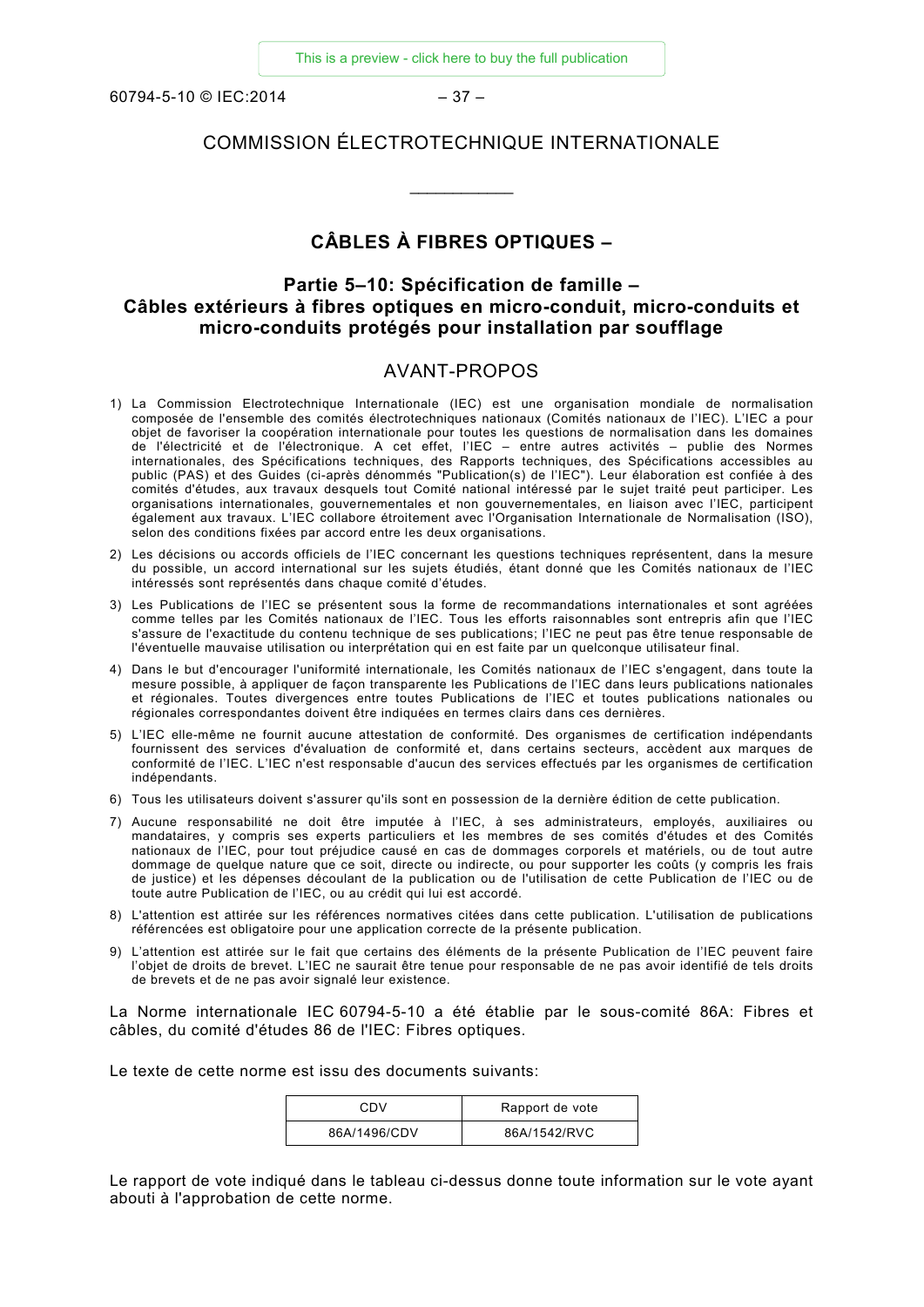$-38 - 60794 - 5 - 10$  © IEC:2014

Cette publication a été rédigée selon les Directives ISO/IEC, Partie 2.

Une liste de toutes les parties de la série IEC 60794, publiées sous le titre général *Câbles à fibres optiques*, peut être consultée sur le site web de l'IEC.

Le comité a décidé que le contenu de cette publication ne sera pas modifié avant la date de stabilité indiquée sur le site web de l'IEC sous "http://webstore.iec.ch" dans les données relatives à la publication recherchée. A cette date, la publication sera

- reconduite,
- supprimée,
- remplacée par une édition révisée, ou
- amendée.

**IMPORTANT – Le logo "colour inside" qui se trouve sur la page de couverture de cette publication indique qu'elle contient des couleurs qui sont considérées comme utiles à une bonne compréhension de son contenu. Les utilisateurs devraient, par conséquent, imprimer cette publication en utilisant une imprimante couleur.**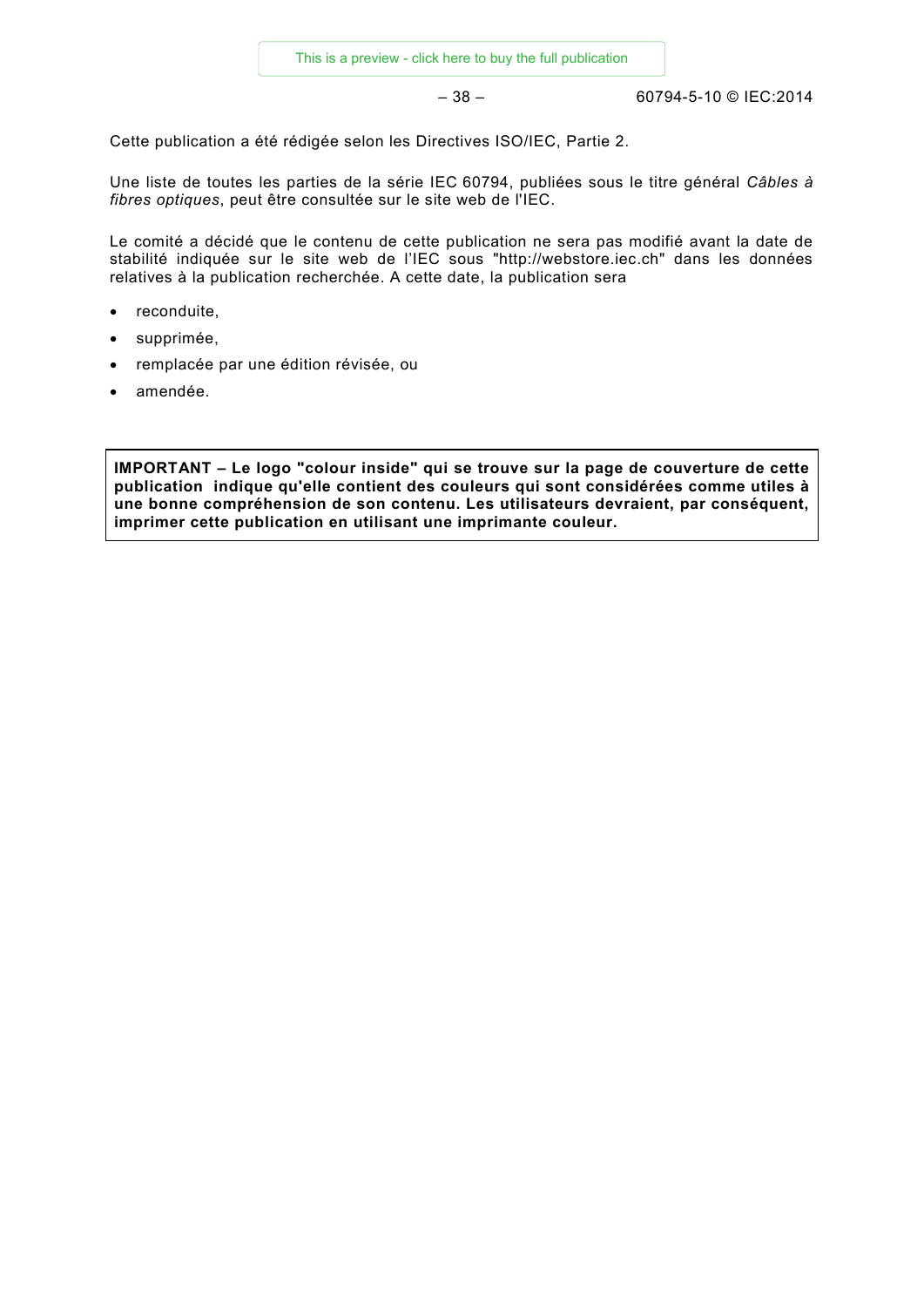$60794 - 5 - 10$  © IEC: 2014 – 39 –

#### **CÂBLES À FIBRES OPTIQUES –**

#### **Partie 5-10: Spécification de famille – Câbles extérieurs à fibres optiques en micro-conduit, micro-conduits et micro-conduits protégés pour installation par soufflage**

#### <span id="page-13-0"></span>**1 Domaine d'application**

La présente partie de l'IEC 60794 est une spécification de famille qui couvre les câbles extérieurs à fibres optiques en micro-conduit destinés à être installés par soufflage, et les micro-conduits associés, constituant ensemble un système de câbles à fibres optiques en micro-conduit. Bien qu'ils soient principalement conçus pour être utilisés avec des applications pour micro-conduit extérieur, les produits câbles ici spécifiés peuvent être utilisés individuellement sur de courtes longueurs dans d'autres applications, après accord entre le fournisseur et le client. Ceux-ci peuvent inclure de courtes longueurs à l'intérieur d'un bâtiment ou dans d'autres applications à l'extérieur, telles qu'une transition entre des systèmes de micro-conduits séparés (non connectés), ou un système de micro-conduit vers une autre structure protectrice telle qu'un conduit ou un chemin de câble.

Les systèmes intégrant des éléments couverts par la présente norme sont soumis aux exigences de l'IEC 60794-5, le cas échéant.

L'Annexe A montre des exemples de câbles à fibres optiques en micro-conduit et de microconduits. L'Annexe B est une spécification particulière cadre pour des câbles extérieur à fibres optiques en micro-conduit et les micro-conduits associés et contient certaines exigences minimales. Les spécifications particulières de produit peuvent être préparées sur la base de la présente spécification de famille en utilisant l'Annexe B comme guide. L'Annexe C indique les exigences normatives pour les câbles à fibres optiques en micro-conduit.

Les paramètres spécifiés dans la présente norme peuvent être affectés par l'incertitude de mesure provenant soit d'erreurs de mesure, soit d'erreurs d'étalonnage en raison du manque de normes appropriées. Il convient d'interpréter les critères d'acceptation en conséquence.

Le nombre de fibres et de micro-conduits soumis à essai doit être représentatif de la conception des câbles à fibres optiques en micro-conduit et il convient qu'il fasse l'objet d'un accord entre le client et le fournisseur.

#### <span id="page-13-1"></span>**2 Références normatives**

Les documents suivants sont cités en référence de manière normative, en intégralité ou en partie, dans le présent document et sont indispensables pour son application. Pour les références datées, seule l'édition citée s'applique. Pour les références non datées, la dernière édition du document de référence s'applique (y compris les éventuels amendements).

IEC 60304, *Couleurs de référence de l'enveloppe isolante pour câbles et fils pour basses fréquences*

IEC 60793-1-40, *Fibres optiques – Partie 1-40: Méthodes de mesure et procédures d'essai – Affaiblissement*

IEC 60793-2-10, *Fibres optiques – Partie 2-10: Spécifications de produits –Spécification intermédiaire pour les fibres multimodales de catégorie A1*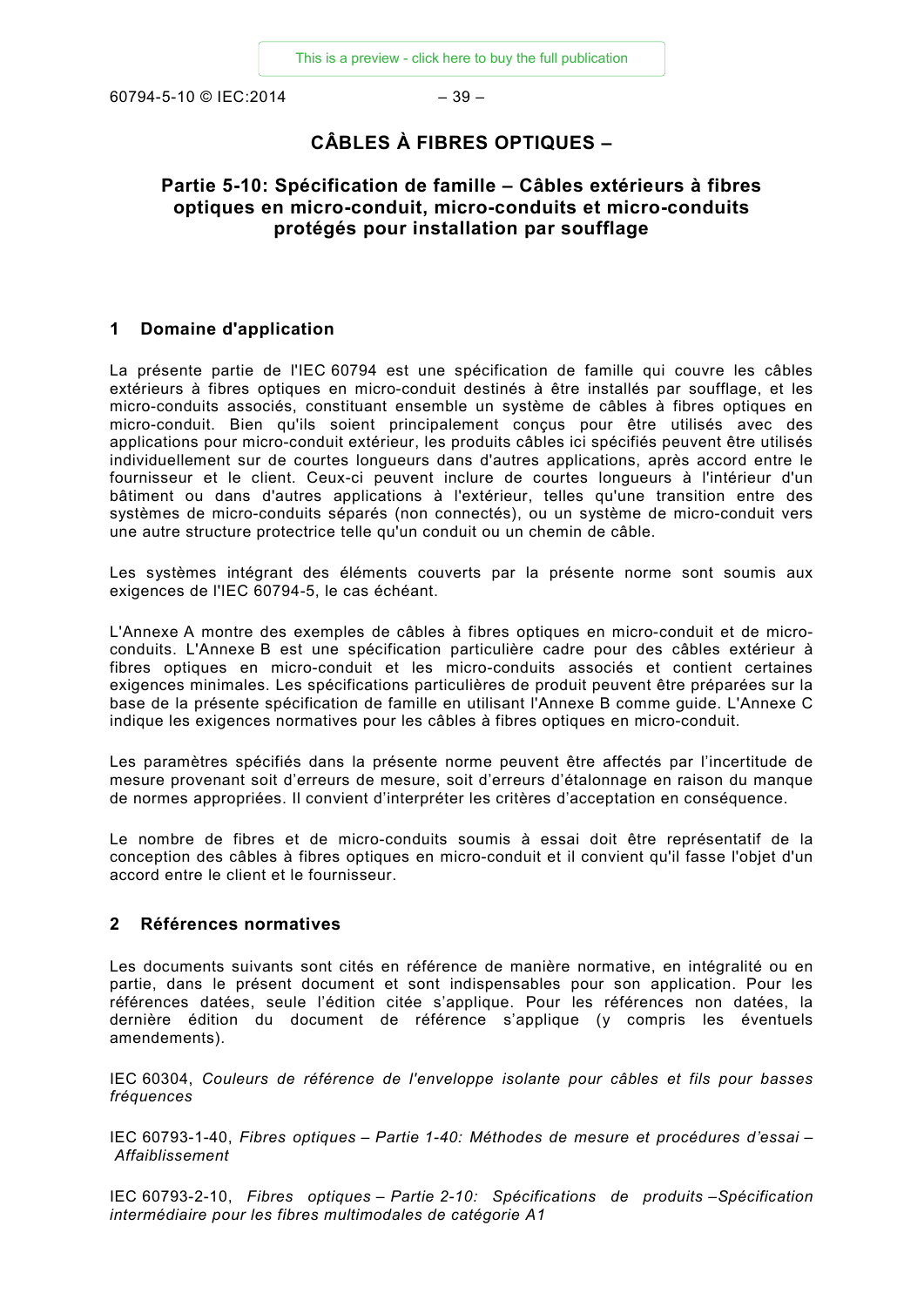$-40 - 60794 - 5 - 100$  IEC:2014

IEC 60793-2-50, *Fibres optiques – Partie 2-50: Spécifications de produits –Spécification intermédiaire pour les fibres unimodales de classe B*

IEC 60794 (toutes les parties), *Câbles à fibres optiques*

IEC 60794-1-1, *Câbles à fibres optiques – Partie 1-1: Spécification générique –Généralités*

IEC 60794-1-2, *Câbles à fibres optiques – Partie 1-2: Spécification générique – Procédures de base applicables aux essais des câbles optiques*

IEC 60794-1-22:2012, *Optical fibre cables – Part 1-22: Generic specification – Basic optical cable test procedures – Environmental test methods*  (disponible en anglais seulement)

IEC 60794-1-23, *Optical fibre cables – Part 1-23: Generic specification – Basic optical cable test procedures – Cable elements test methods*  (disponible en anglais seulement)

IEC 60794-1-24, *Optical fibre cables – Part 1-24: Generic specification – Basic optical cable test procedures – Electrical test methods* [1](#page-14-0) (disponible en anglais seulement)

IEC 60794-2, *Câbles à fibres optiques – Partie 2: Câbles à fibres optiques intérieurs – Spécification intermédiaire*

IEC 60794-3, *Câbles à fibres optiques – Partie 3: Spécification intermédiaire – Câbles extérieurs*

IEC 60794-4, *Câbles à fibres optiques – Partie 4: Spécification intermédiaire –Câbles optiques aériens le long des lignes électriques de puissance*

IEC 60794-5, *Câbles à fibres optiques – Partie 5: Spécification intermédiaires – Câbles à fibres optiques – Câblage en micro-conduits pour installation par soufflage*

IEC 60794-5-20, *Optical fibre cables – Part 5-20: Family specification – Outdoor microduct fibre units, microducts and protected microducts for installation by blowing*<sup>1</sup> (disponible en anglais seulement)

IEC 60811-202, *Câbles électrique et à fibres optiques – Méthodes d'essai pour les matériaux non-métalliques – Partie 202: Essais généraux – Mesure de l'épaisseur des gaines non métalliques*

IEC 60811-203, *Câbles électrique et à fibres optiques – Méthodes d'essai pour les matériaux non-métalliques – Partie 203: Essais généraux – Mesure des dimensions extérieures*

IEC 60811-601, *Câbles électriques et à fibres optiques – Méthodes d'essai pour les matériaux non-métalliques – Partie 601: Essais physiques – Mesure du point de goutte des matières de remplissage*

IEC 60811-602, *Câbles électriques et à fibres optiques – Méthodes d'essai pour les matériaux non-métalliques – Partie 602: Essais physiques – Séparation d'huile dans les matières de remplissage*

<span id="page-14-0"></span> $\overline{\phantom{a}}$ 1 A publier.